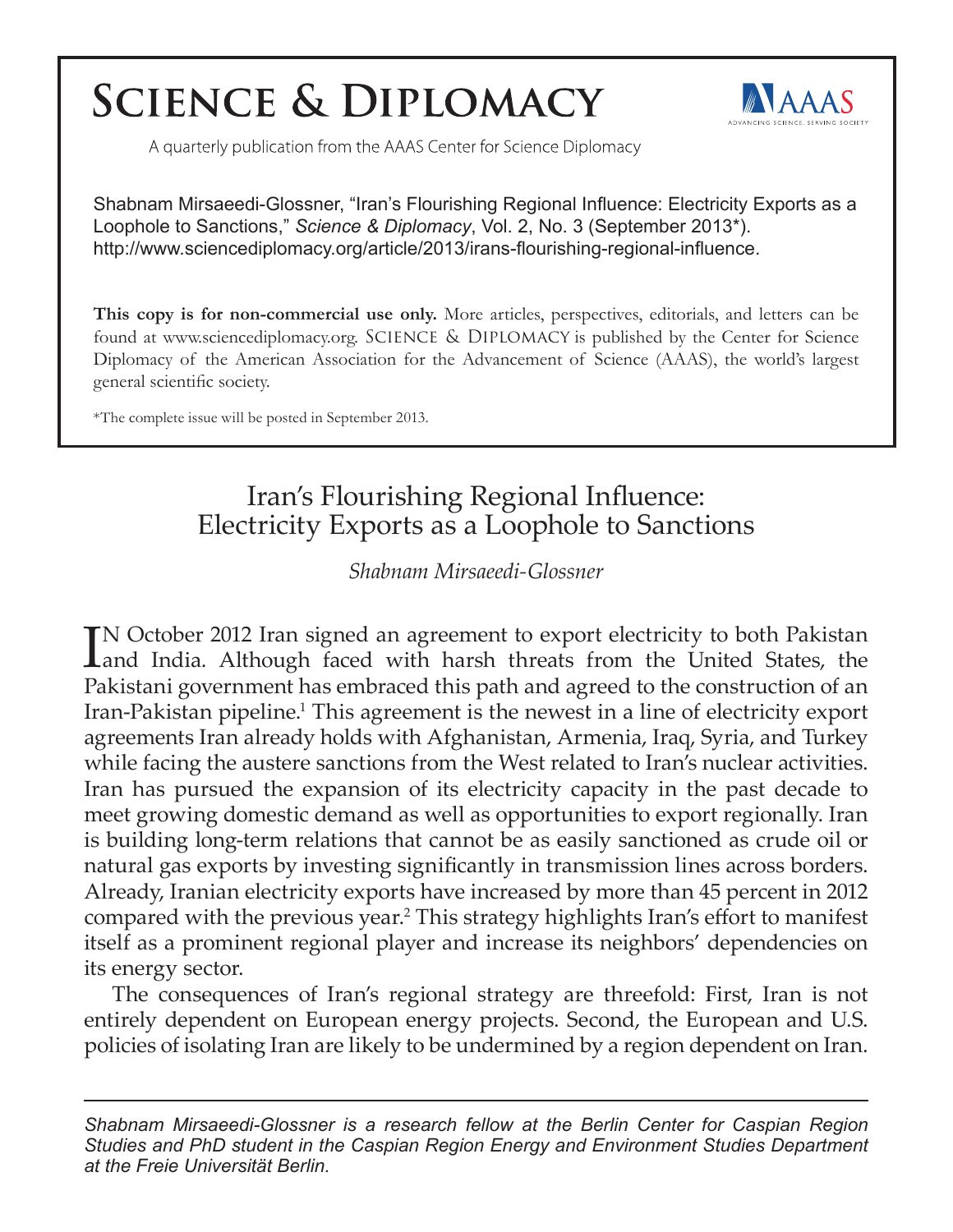Third, the geopolitical consequences of an Iranian regional power can contribute to the fragility of European and U.S. strategies in Eurasia.

### **Changes in Iran's Electricity Sector**

Much attention has been given to Iran's energy reserves, which constitute approximately 9 percent of the world's proven oil reserves and about 16 percent of the proven natural gas reserves.<sup>3</sup> Little, however, has been written about the strategic nature of Iran's electricity sector, which reaches far beyond domestic objectives into underlying foreign policy aspirations. This change has been driven openly by structural, technological, and economic changes since the mid-2000s.

Since 2007, Iran's net electricity trade surplus has increased more than sixfold. In spite of growing domestic demand, the restructuring of the electricity sector and increased overall electricity capacities in Iran led to a significant increase in the overall electricity generation in the country and has underpinned Iran's goal of using the electricity sector to substantiate its regional power.



By September 2012, Iran had increased its net electricity exports to a total of 5,290 gigawatt-hours (GWh).4 According to Isfahan Saman Energy, an Iranian engineering company, if Iran's electricity export continues to grow at the same pace as in previous years, Iran could provide more than 16 percent of total needed electricity in the Middle East and North Africa region by 2014.<sup>5</sup>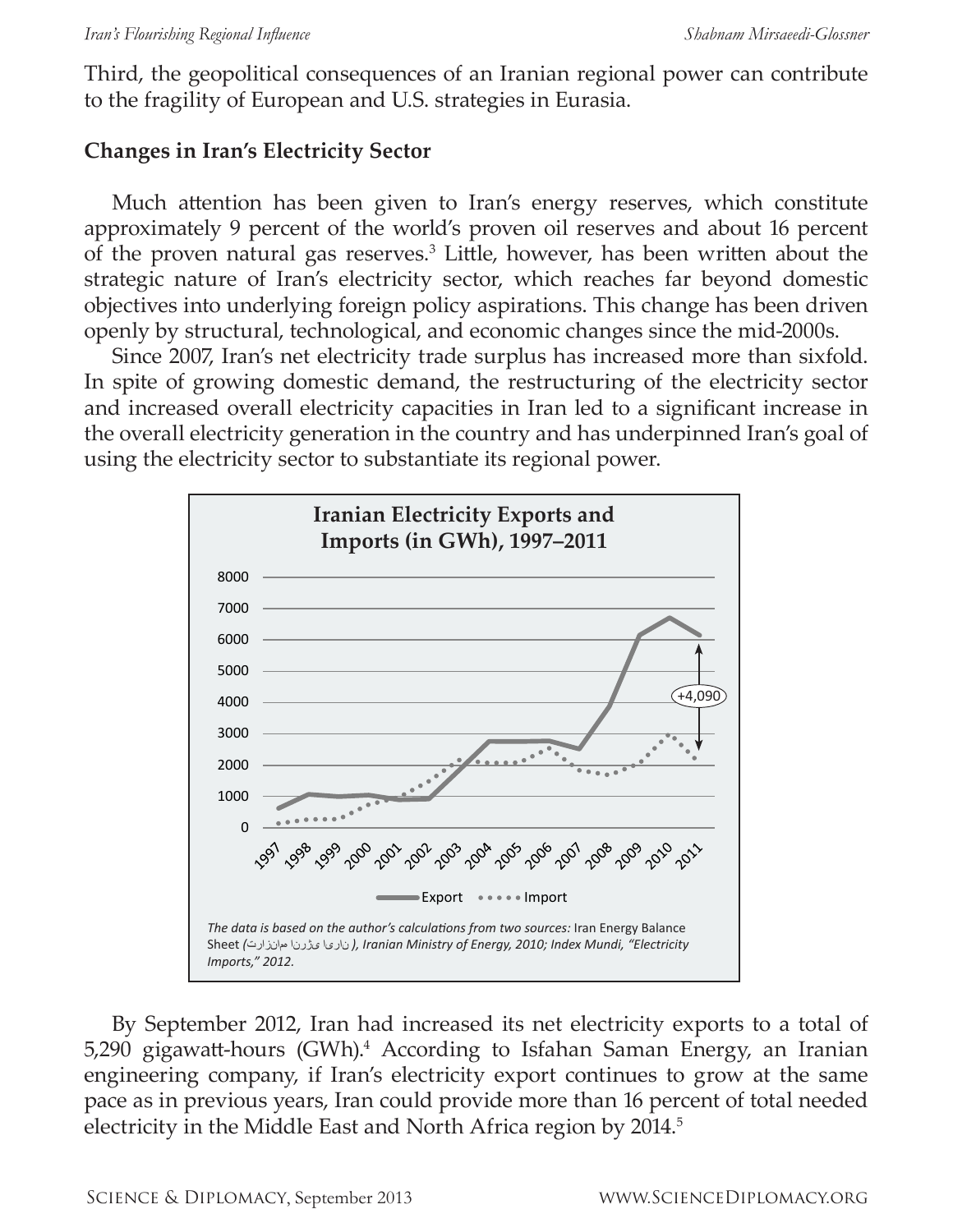Currently, more than 70 percent of the electricity generated in Iran is produced by natural gas. While Iran has the second-largest natural gas reserves worldwide, the increase in domestic consumption and the limited domestic production capacity create challenges for growing export demands. In an effort to permit greater export capacities, the Iranian government has addressed generation and transmission capacities and attempted to curb domestic demand and encourage energy efficiency.

Iran's growth in domestic electricity consumption is considered one of the highest worldwide. It has increased from 88.6 billion kilowatt-hours (kWh) in 2000 to 206.7 billion kWh in 2011—a compound annual growth rate of approximately 8 percent.<sup>6</sup> In 2010 alone, the country produced 233.0 billion kWh of electricity.<sup>7</sup> Privatization has most prominently affected the domestic structure of the Iranian electricity market. Currently, four hundred power plants and almost forty electricity distribution companies operate in Iran.<sup>8</sup> One of the fundamental ideas behind the privatization of power plants is for faster growth of overall electricity generation capacity to help keep up with consumption and exports. The Iranian third economic, social, and cultural development plan (2000–2004) called for a larger role for the private sector, specifically in the electricity sector.<sup>9</sup> After one year, private actors generated approximately 3 percent of the total power plant capacity of Iran (a total of 26,000 MW, excluding large industry). Between 2000 and 2010, the overall electricity generation capacity (nominal capacity) in the country increased at an average annual growth rate of 7 percent.<sup>10</sup> Ten years later, by 2010, approximately 10 percent of total nominal capacity (more than 5,000 megawatts [MW] compared with the total of 50,000 MW) was generated by private power plants.11 This share has further increased in the past two years.12

Iran's electricity generation has gained significantly in efficiency since 2004 through the expansion of combined cycle power plants, which use natural gas along with other supplementary fuels like coal. These plants are considerably more efficient (60 percent efficiency compared with around 30 percent for single cycle plants) and have fundamentally contributed to the increase in electricity generation. With more of these power plants, the share of Iran's single cycle gas power plants has been reduced to 29 percent of the total nominal capacity in 2009 compared with their peak of 42 percent in 2003.<sup>13</sup> While other energy sources currently have little influence, Iran has set renewable energy targets, as described in the fourth five-year economic, social, and cultural development plan (2005–2009), of 707.75 MW of electricity generation, primarily from wind and small hydropower sources but also from biomass, geothermal, solar thermal, photovoltaic, and fuel cells.<sup>14</sup>

The growth in electricity exports is largely attributed to the capacities of Iran's South Pars field at the Persian Gulf, which have been developed as high-priority projects since the mid-1990s. According to the fifth development plan (2010–2014), the country seeks to increase its natural gas export capacities within the next three years to 100 million cubic meters a day, almost four times as much as today.15 To meet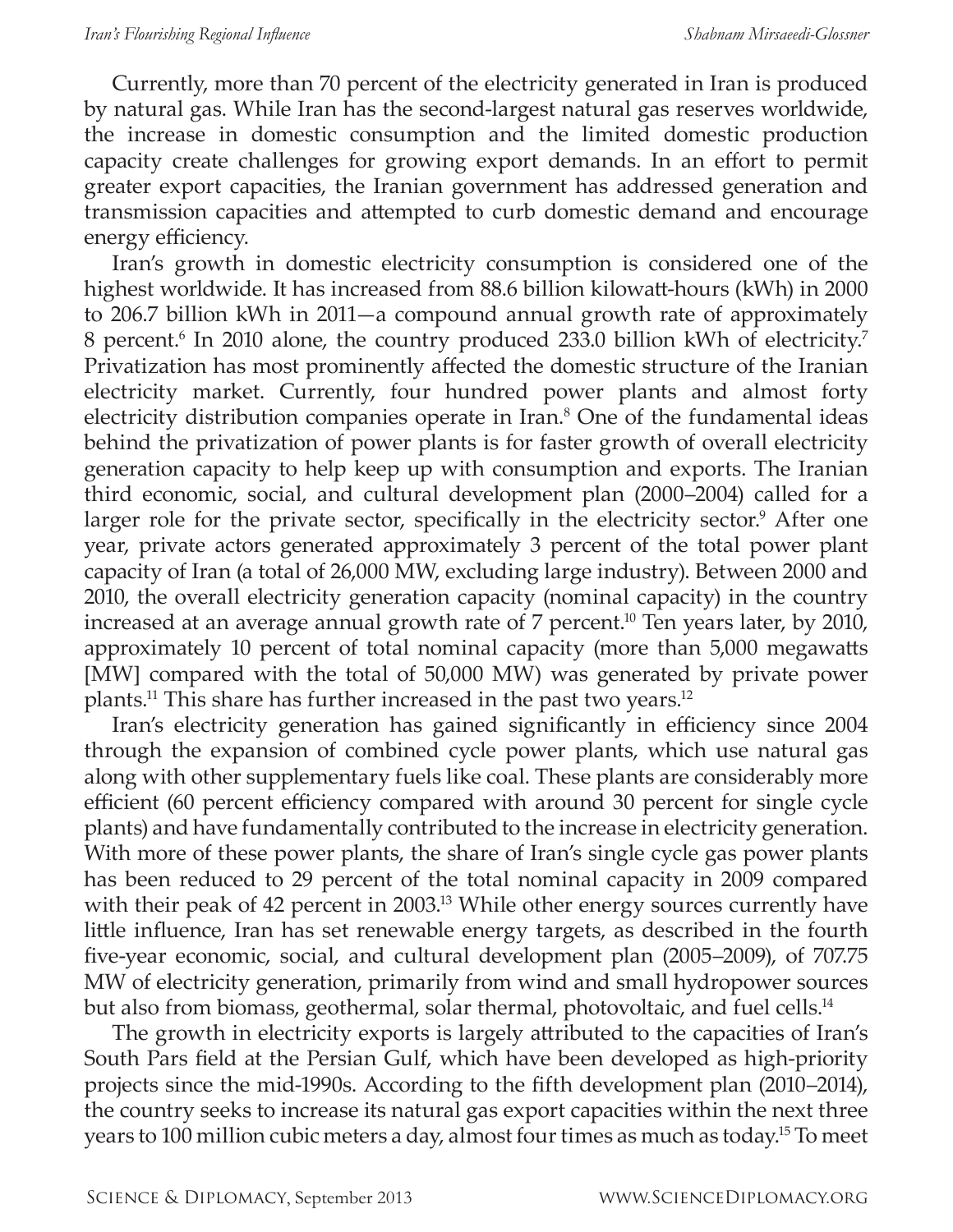export as well as domestic demands, the country seeks to increase its capabilities from 540 million cubic meters a day (2012) to more than 1 billion cubic meters by 2015. Today, most of the gas from South Pars is used for domestic consumption. However, with the newest Western sanctions against the gas and oil sector, foreign investments no longer come to the area, which underlines a fundamental challenge to meeting Iran's gas export objectives.16 In light of the difficulties of exporting natural gas to neighboring countries, the electricity capacity of South Pars has been stepped up. A first project was completed in 2009, and by 2010 the construction of six gas turbines with a nominal capacity of 1,000 MW was awarded to MAPNA (Power Plant Projects Management Company), a leading Iranian industrial group.17 The power plants are connected to the trans-Iranian network and will contribute substantially in the long term to electricity generation in the country—as well as electricity export.

During the Iran-Iraq War (1980–1988), Iran's electricity grid and capacities were substantially damaged. The approved budgetary law of 1990 designated US\$1.8 million for reconstruction projects, including building supplies, transportation, and gas distribution networks.18 Furthermore, US\$100 million was allocated to the Ministry of Petroleum for investments in gas pipeline expansion in the country.19 In case of a foreign exchange surplus, the government would invest another US\$100 million in rural development, specifically in electricity grids, transportation routes, and infrastructure projects.<sup>20</sup> Additional annual funds were designated in the following years to expand the electricity grid, water services, and the transportation sector for rural areas.<sup>21</sup> In the budgetary law, passed in 1991, the central bank was given permission to allocate an additional US\$20 billion in foreign exchange income—once generated—to projects in the development of the electricity sector.<sup>22</sup> Specific permission for budgetary requests was given to the Tavanir Holding Company and its subsidiary in rural areas to accelerate and facilitate all infrastructure projects in the electricity sector.<sup>23, 24</sup> Similar provisions over the next few years set aside significant sums to invest in and expand electricity grids. These were important policies in ensuring greater grid capacity, length, and coverage.

At the same time that policies were put in place to support electricity generation and transmission, other policies were instituted to curb the growing domestic demand in the long run to allow for more significant electricity exports to neighboring countries. These policies include a five-year reduction of electricity price subsidies starting in December 2010.<sup>25, 26</sup> In 2000, subsidies made up 81 percent of the average annual electricity prices in the residential sector, 66 percent in the public sector, 94 percent in the agriculture sector, and 47 percent in the industrial sector. Even as total actual electricity costs increased by 8 to 10 percent annually from 2000 to 2010, the share of subsidies remained substantial: 75 percent in the residential sector, 56 percent in the public sector, 91 percent in the agricultural sector, and 45 percent in the industrial sector. The average household price of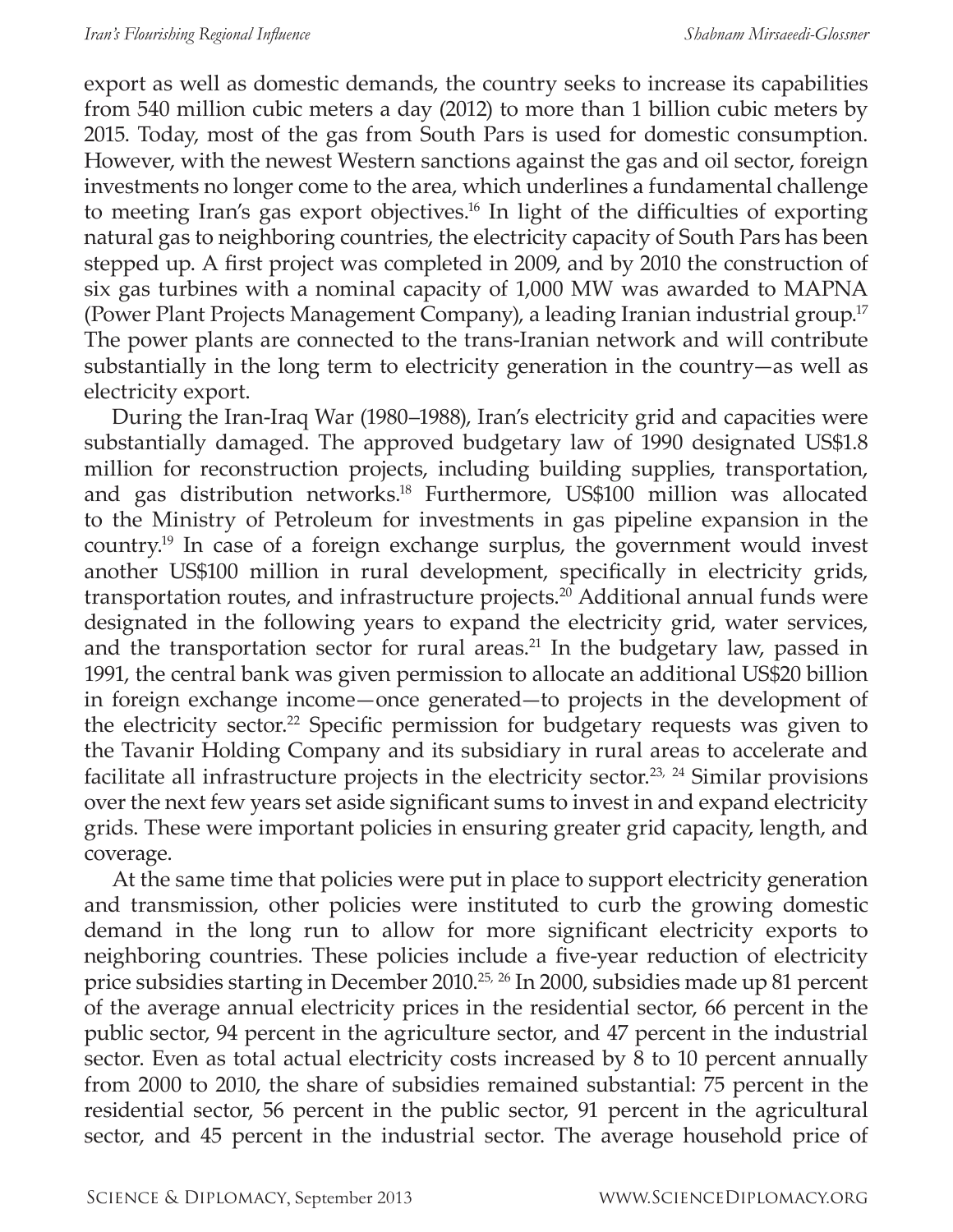electricity was 48 rial per kWh in 2000 and 118 rial per kWh in 2010 before the subsidy reform (at  $2000$  constant rial).<sup>27</sup> In the first phase of the subsidy reform implemented in December 2010, the average electricity prices for households went up to 360 rial per kWh—more than three times the pre-reform price in 2010 and almost eight times the kWh price in 2000. The price increase served its purpose: consumption subsequently decreased by 11 percent in January 2011.28 By 2015 the household price will be increased to 1,000 rial, approximately 55 percent of the anticipated average actual electricity cost.<sup>29</sup>

#### **Turning East: Iran's Geopolitical Game as the International Community Hardens Sanctions**

The sanctions on Iran's energy sector have recently intensified, highlighting the success of the policies over the past five to ten years as Iran looks for new energy trade partners. The European sanctions in 2012, imposed in two phases, targeted Iran's energy sector in an effort to undermine government revenue. Effective July 1, 2012, the European Union (EU) prohibited all imports of Iranian oil and petrochemical products. In October 2012, the EU extended its sanctions to the financial sector and remaining parts of the energy sector. As a result, more than thirty additional Iranian companies were banned from European trade relations, and imports from natural gas were prohibited.

This resulted in negative consequences for the EU because, in recent years, Iran has been considered as an alternative to Russia for European energy security. The Caspian Sea region and the Persian Gulf hold some of the most significant oil and natural gas reserves worldwide, and Iran is the only country straddling both of these areas, making it ideally situated for energy trade. In 2009 and 2010, Iran negotiated participation in the Nabucco pipeline project, maintaining that Iran's gas reserves were fundamental to achieve the intended annual supply capacity of thirty billion cubic meters from Asia to Europe.30 The European-driven consortium originally sought to develop an alternative to the Russian gas supply from the Caspian Sea through Turkey, Bulgaria, Romania, Hungry, and Austria, possibly by using Iranian gas sources. Previously issued U.S. sanctions, as well as the more recent EU sanctions, however, have put significant hurdles on Iranian participation in the original Nabucco plans. Though the Nabucco project also faces other issues, the prospect of achieving its supply capacity without Iranian gas reserves has been highly questioned. Alternatives to Nabucco, including Nabucco West and projects in the Southern Gas Corridor, such as the Trans-Anatolian Gas Pipeline and Trans-Adriatic Pipeline, have served to further demonstrate the limits of any project that lacks Iranian gas sources and in so doing have strengthened the Russian pipeline strategy.<sup>31</sup> This is both a loss for Europe's realization of an alternative to Russian gas and for Iran's access to European markets. The electricity market has thus proven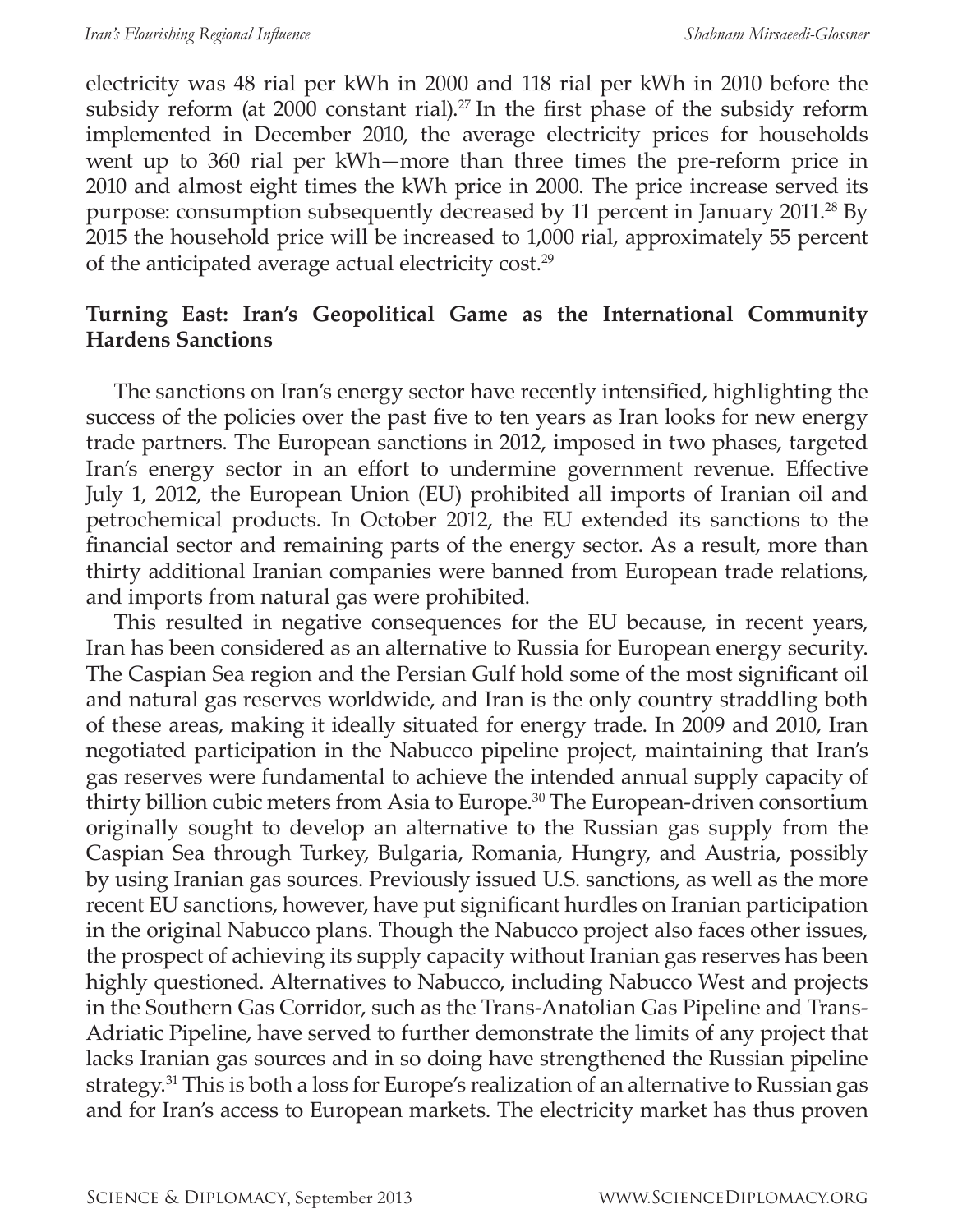to be a more fruitful opportunity as an outlet for Iran's natural gas, strengthening Iran's strategic positioning.

Since the mid-2000s, the West has become an increasingly difficult trade partner for Iran. The 2012 sanctions have greatly diminished trade between the EU and Iran, which consisted primarily of Iranian-exported energy or energyrelated goods<sup>32</sup> (worth more than 13 billion euros in 2010 versus 4.6 billion euros in 2012) and EU-exported machinery, chemicals, and manufactured goods<sup>33</sup> (worth more than 10 billion euros in 2010 versus 6.1 billion euros in 2012).<sup>34</sup> With entry to European markets shuttered, opportunities within the Middle East and central Asia became more attractive for Iran. Systemic regional changes presented new challenges but also new opportunities. The altered geopolitical reality Iran faced in its west due to a ceasefire with Iraq in 1988 and the expanded U.S. military presence in the Middle East after Operation Desert Storm in 1991 required a new regional approach if Iran wanted to maintain and extend its regional influence.<sup>35</sup>

#### *Armenia, Azerbaijan, and Turkmenistan*

When the Iran-Iraq border was no longer an option for trade or transportation routes in the 1990s, the emergence of four new countries with the dissolution of the Soviet Union at Iran's northern border around the Caspian Sea facilitated relationships. Iran viewed the South Caucasus as a zone historically influenced by Iran and one that could be regained. Iran's strained relations with Azerbaijan contributed to a closer relationship between Armenia and Iran in the 1990s. Since 2006, Iran has invested through the Iranian Export Development Bank in the renewal of the two existing and one new power transmission line between Armenia and Iran. The two countries have cooperated on the construction of hydroelectricity plants on the Aras River on their border. The agreement between the two countries stipulates natural gas deliveries from Armenia to northern Iran in exchange for electricity imports from Iran.<sup>36</sup> Similar swap agreements were developed with Turkmenistan and Azerbaijan. Particularly for Turkmenistan, which does not have access to an open sea or pipelines leading to Europe, good relations with Iran are crucial to gain access to the Persian Gulf.

#### *Turkey*

Within the traditional regional rivalry between Turkey and Iran, Turkey's lack of energy sources has created a strong incentive for economic cooperation. Cooperation between the two countries increased in the beginning of the twentyfirst century, reaching almost US\$12.5 billion in export value in 2012, compared with only US\$2 billion 2004.<sup>37, 38</sup> According to the Iranian energy minister, completion of a new electricity transfer line in northern Iran boosted exports to Turkey to 400 MW per hour by the end of May 2012 from 190 MW per hour.<sup>39</sup> Based on Turkey's total electricity imports (5.8 billion kWh), Iran could have very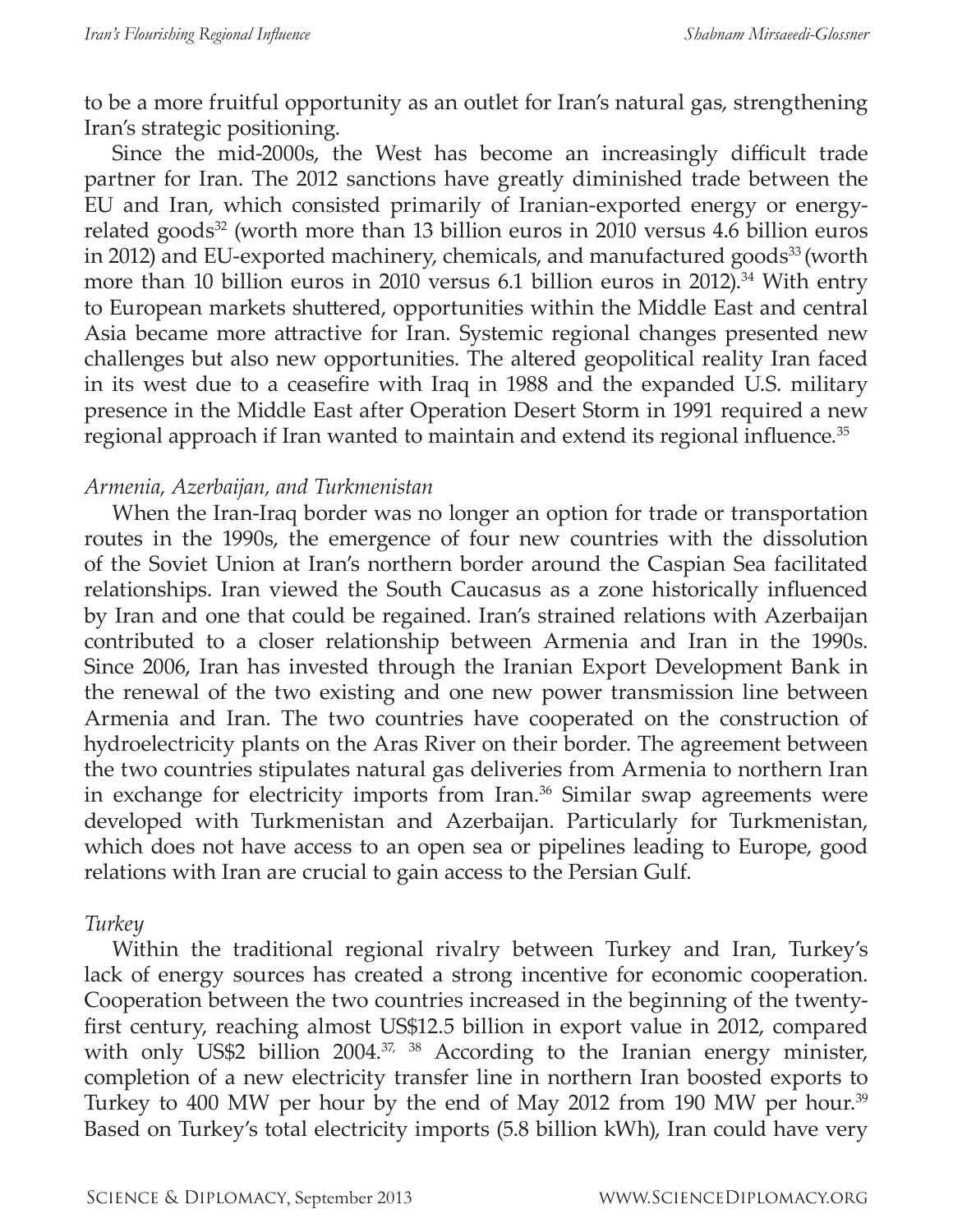well provided approximately 13 percent of these imports in 2012.<sup>40</sup> Furthermore, Turkey is still highly dependent on Iranian crude oil and natural gas imports. Iran supplied 51 percent of Turkey's crude oil needs in 2011 and was still the top supplier by September 2012 (44 percent of crude oil supplies).<sup>41</sup> Iran was the second-largest natural gas supplier for Turkey (19 percent) in 2011 and 2012 through the Tabriz– Dogubayazit pipeline originating in Iran. The sanctions have lessened Turkish demand for Iranian crude oil and natural gas, but a complete substitution is not yet available.

#### *Pakistan*

A similar pattern can be observed in Iran's relations with Pakistan. Economic relations between the two countries have intensified since the U.S.-led invasion of Afghanistan in 2001. Within this relationship, energy cooperation has been instrumental. Although plans for the "peace pipeline" bringing Iranian natural gas from South Pars to Pakistan and India were developed in the mid-twentieth century, actual steps forward did not occur until after the turn of the century. While the Iranian route is almost complete, no progress has been achieved on the construction of the Pakistani section. In 2008, India bowed to U.S. pressure to end cooperation on such a pipeline from Iran. Pakistan, however, has continued collaboration with Iran, notably in the electricity sector. In 2009, Iran and Pakistan signed a memorandum of understanding for the construction of a 170 km transmission line from Iran to Pakistan and the provision of initially 1,000 MW of electricity. Tehran has agreed to invest US\$50 million in this project. Under the proposed project, Iran will build a power plant in Zahedan Province, which borders Pakistan, to generate electricity for export and has also expressed its willingness to provide US\$800 million to US\$900 million to complete the project. Expanding on the 2009 memorandum of understanding, Iran seeks to export 10,000 MW to Pakistan in the next few years.<sup>42</sup> This vision will be combined with a 6,000 MW export value memorandum signed with India in October 2012, in which Iran agreed to deliver 6,000 MW through Pakistan to India (2,000 MW will be kept by Pakistan and 4,000 MW will be delivered to India).<sup>43</sup> By the end of March 2013, Pakistan owed US\$51 million for Iran's electricity exports. Without this electricity, however, Pakistan would face even more power outages and therefore asked Iran if it could pay part of its debt with wheat and rice exports.<sup>44</sup>

#### *Iraq*

After the U.S.-led invasion of Iraq in 2003, Iran seized opportunities to increase its influence in its neighboring country. Iran has started more significant electricity exports to the Wasit Province in Iraq. The region receives limited electricity from the main national Iraqi grid and has been marked by blackouts. The transmission amounted to approximately 450 MW by mid-2011 and reached 1,139 MW by mid-2012.45 Without this supply, power shortages would be of even greater concern in the region. The cooperation with Iraq has also been used to set up a transmission

SCIENCE & DIPLOMACY, September 2013 WWW.SCIENCEDIPLOMACY.ORG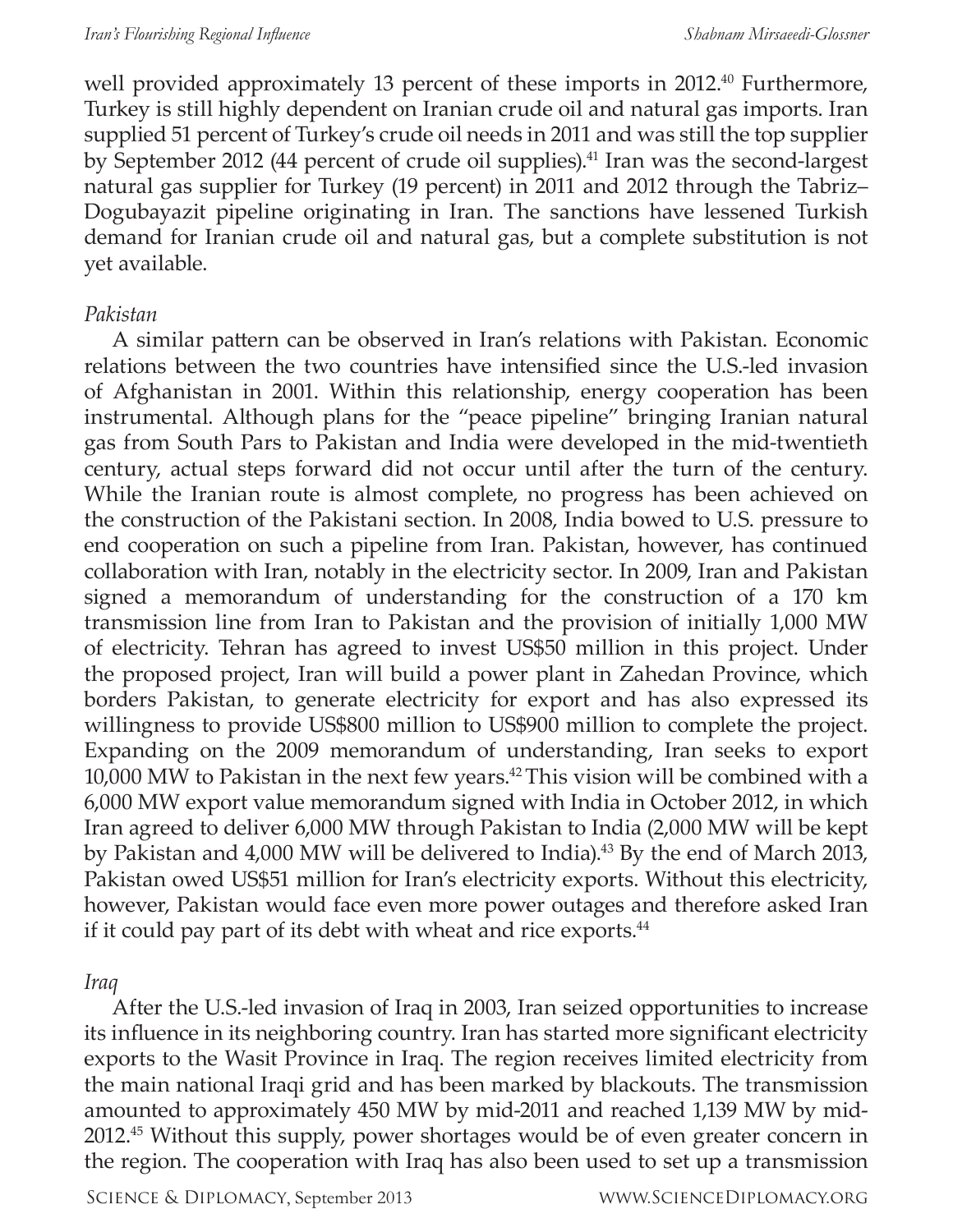line from Iran through Iraq to Syria. According to an agreement signed in mid-2012, Iran seeks to export 50 MW in its first phase to Syria, with the goal set at 200 MW. Within this project Iranian companies will build power plants and transmission lines in Syria. The minister of energy has openly stated that these projects are currently small and not profitable but are of strategic importance to Iran and its electricity sector.<sup>46</sup>

#### *Afghanistan and Tajikistan*

Iran is exporting an average of 30 MW of electricity to Afghanistan.<sup>47</sup> Iran is a key supplier of electricity in the Afghan provinces of Zabul and Nimroz. During a cutoff in 2011, due to Iranian domestic shortages, Nimroz was not able to receive any power from other sources, relying completely on Iranian supply.<sup>48</sup> While Afghanistan has been considering the construction of other power supplies, these have not been constructed yet.

In an effort to expand its pivotal role, Iran signed an agreement with Afghanistan and Tajikistan in 2012 in which Iran could build a power plant and develop a grid that could lead to Turkey and then to Europe. Since production in the region is often cheaper through government subsidies, the electricity can be bought cheaply in the region and then sold at a higher price outside the region.

### *Gulf Countries*

New plans from Iran aim at expanding its regional role across the Persian Gulf including the United Arab Emirates, Oman, and Qatar through development of the Forouz B gas field in the Gulf. The Iran Offshore Oil Company struck a US\$3.8 billion deal with MAPNA to develop a power plant based on the natural gas field's generating an estimated 3,000 MW of electricity, which would be exported mostly to these Gulf countries.<sup>49</sup>

### **Bypassing Sanctions and Leveraging New Opportunities**

In the past few years, the EU and the United States have relied on policies of political and economic isolation, assuming that in the long term Iran will be forced to give in to their demands regarding the country's potential nuclear aspirations. Iran's energy sector has been a particular target. It cannot be denied that the sanctions have had an impact since mid-2012. According to the International Energy Agency, Iranian exports of crude oil were estimated at 1.3 million barrels per day in November 2012, down from nearly 2.3 million in the same period the previous year. Some sources even state that with the European sanctions in July 2012, sales of Iranian crude oil to Asian customers have decreased between 10 to 30 percent. The Iranian oil minister, Rostam Qasemi, said that Iran experienced a 40 percent decrease in oil sales and a 45 percent decrease in repatriating oil money in the last nine months of 2012.50 Even President Mahmoud Ahmadinejad acknowledged that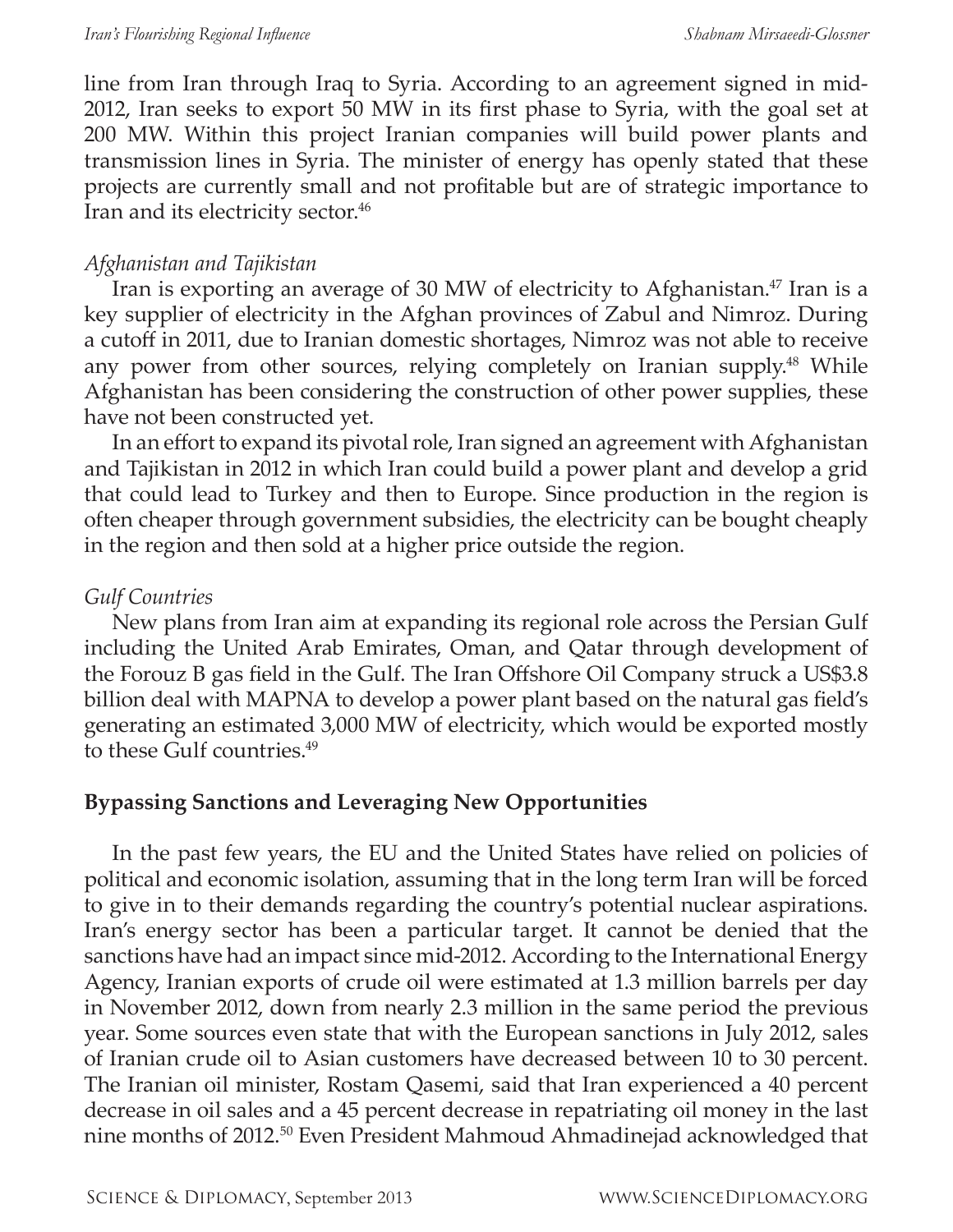sanctions have pressured the Iranian economy significantly—but not crippled it. Despite losses in Iran's energy sector due to European sanctions, it has not stopped the country from pursuing alternative ways of utilizing its energy sector to expand its regional influence.

The United States, meanwhile, has actively encouraged its regional allies to adhere to the sanctions imposed against Iran. As a result, some countries in Iran's neighborhood have adopted pragmatic policies that often send mixed signals: they strengthen economic ties with Iran yet simultaneously reduce energy imports from Iran.

European and U.S. sanctions do not currently affect electricity export agreements or the construction of long-term regional grids. They are an alternative outlet for Iran's extensive natural gas reserves that not only avoids sanctions but also supports Iran's long-term regional aspirations. The extent of Iran's regional electricity exports does not make up for the losses in crude oil and natural gas trade. Nonetheless, these agreements complicate the potential impact of sanctions on Iran, underline Iran's regional geopolitical importance, and make adherence to the sanctions more costly for the United States and Europe as they have to actively offer alternatives or issue threats to those countries seeking cooperation with Iran in this sector.

Iran's geopolitical relevance, between the Caspian Sea and the Persian Gulf, ensures both significant energy sources and access to important trade routes. With the looming sanctions and an opportunity to gain regional influence, Iran in the past decade has turned more vigorously toward trade with countries in the Eurasia region. Its strategy to push against the isolation policies essentially focuses on the development of close regional dependencies. While these dependencies are certainly not one-sided (for example, Iran's dependence on Chinese investments, Turkish goods, and so on), it is important to consider the influence Iran is gaining in a geopolitically relevant region. The electricity sector proves to be an interesting and understudied sector in which Iran has demonstrated its willingness to further its regional aspirations. While the general trade of goods can be replaced—at a certain cost—the construction of transmission lines and other needed infrastructure for the supply of electricity suggests a long-term commitment between the countries. Iran has thus laid the foundation for important future cooperation and influence in the region. At first glance, this does suggest a backlash to the envisioned Western policy of isolating Iran from the region and the international community.

Europe and the United States are thus forced to recognize that they have to face an Iran that is prominently pursuing a strategy of regional integration to increase its influence. Despite its successes, Iran is struggling to maintain its regional influence as countries are caught between their support for the West or Iran, giving the West an opportunity to cross Iran's "game" but also making sanctions more expensive as the West has to actively "woo" regional allies. Iran's foreign minister, Ali Akbar Salehi, made remarks during a presentation at the German Foreign Council in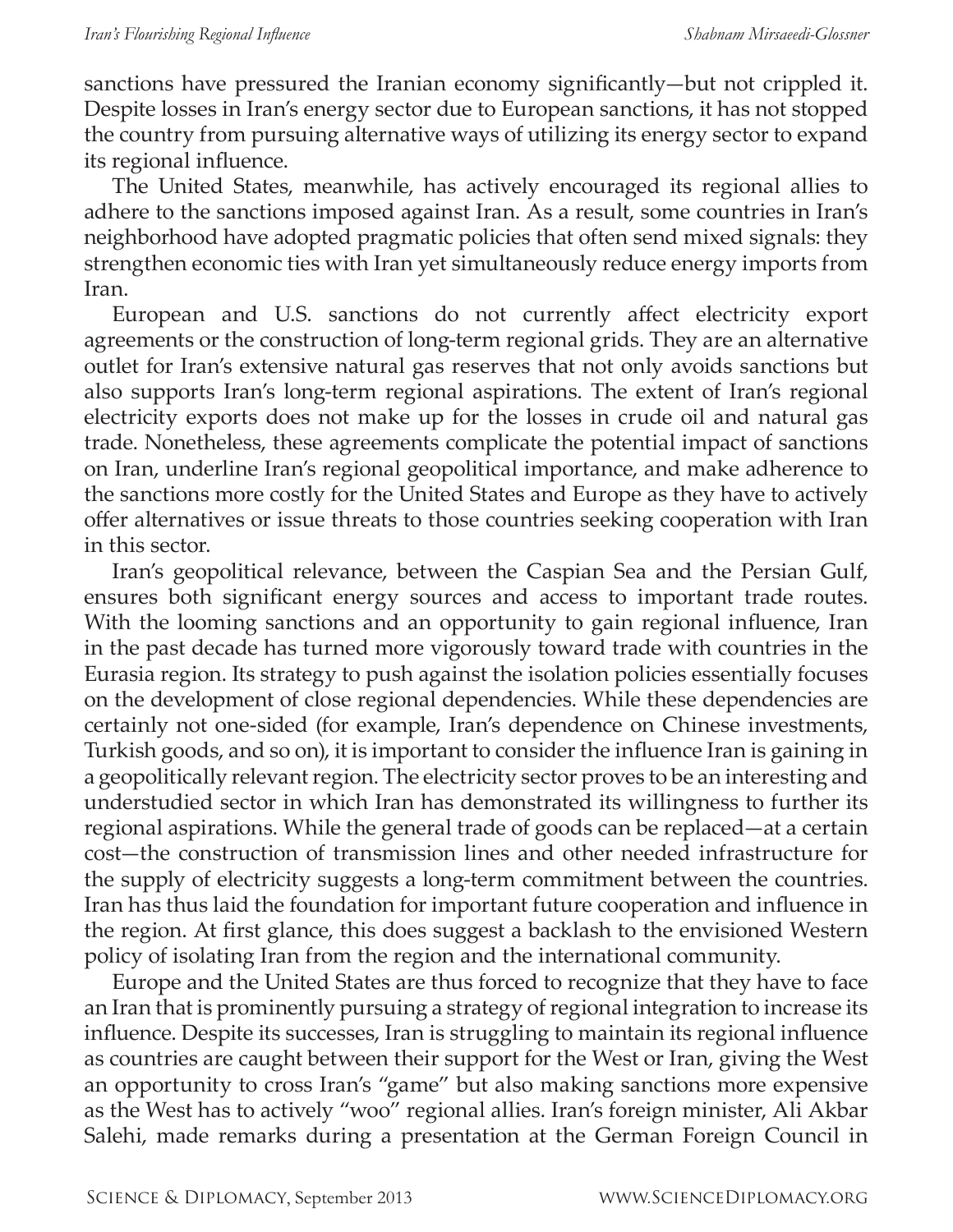Berlin in February of 2013 that once again indicated Iran's openness to bilateral negotiations with the United States but stress that these talks have to be conducted on the same "eye level."

The sincerity of Iran's openness can certainly be questioned. Nonetheless, it points to a crucial development that the West has chosen to disregard—Iran is not being isolated but is a power with irrefutable regional influence. While the energy sector has been sanctioned and trade between Iran and the West has been greatly limited, the electricity sector, which is less easily sanctioned, may grow into an alternative energy outlet and source of regional influence for Iran. **SD**

#### **Endnotes**

- 1. Faiz Ahmad, "Pakistan, Iran to start work on gas pipeline in Jan 2013," *NationalTurk Pakistan News*, December 25, 2012, http://www.nationalturk.com/en/pakistan-iran-to-start-work-on-gas-pipeline-in-jan-2013-31036.
- 2. "Iran's electricity exports to neighboring countries up 46%," *Press TV*, November 9, 2012, http://www.presstv.ir/ detail/2012/09/11/261027/irans-electricity-exports-increase-46/.
- 3. BP, *BP Statistical Review of World Energy 2012*, 2012.
- 4. Saman Energy Company, "Domestic production," *Information Centre*, March 30, 2010, accessed April 27, 2013.
- 5. Ibid.
- 6. Index Mundi. 2010, accessed July 22, 2012, http://www.indexmundi.com/g/g.aspx?c=ir&v=81.
- 7. International Energy Agency, *IEA non-OECD Energy Statistics Part II*, 2012.
- 8. "Iran to Increase Electricity Transmission Capacity to Turkmenistan," *Satrapia: The Gazette of Central Asia*, June 17, 2012, http://www.satrapia.com/news/article/iran-to-increase-electricity-transmission-capacity-to-turkmenistan/.
- 9. The Islamic Republic of Iran, *Third five-year economic, social and cultural development plan* (نوناق همانرب موس هعسوت 1999. ,(يمالسا يروهمج يگنهرف و يعامتجا داصتقا
- 10. Iranian Ministry of Energy, *Iran Energy Balance Sheet* (همانزارت یژرنا ناریا( , 2010.
- 11. Ibid.
- 12. Tavanir Holding Company, *Electrical Power Industry 2010–2011*, 2012.
- 13. Tavanir Holding Company, *Statistical Report on 44 Years of Activities of the Iranian Electric Power Industry* (1967–2010), 2011.
- 14. Parliament of the Islamic Republic of Iran, *Fourth five-year economic, social and cultural development plan*, 2004.
- 15. "The place of Iran in the Gas Trade," *Eteleat*, June 2012: 17.
- 16. Kaveh Omidvar, "The Impact of Sanctions on South Pars" [in Persian], *BBC*, July 2, 2012, http://www.bbc.co.uk/persian/ business/2012/07/120701\_ka\_sanctions\_iran\_oil\_gas.shtml?print=1.
- 17. South Pars Oil and Gas Company, *South Pars*, 2011.
- 18. All dollar amounts were based on the government's official exchange rate.
- 19. Majlis Research Center, *Budgetary Law 1369* [in Persian], 1990, accessed August 22, 2012, http://rc.majlis.ir/fa/law/ show/91839.
- 20. This surplus generally refers to the additional revenue generated by the government, usually from higher oil revenue.
- 21. Majlis Research Center, *Budgetary Law 1370* [in Persian], August 15, 1991, accessed August 22, 2012, http://rc.majlis.ir/ fa/law/show/91871.
- 22. Ibid.
- 23. An organization for the management, coordination, and assessment of the electricity sector within the Iranian Ministry of Energy.
- 24. Majlis Research Center, *Budgetary Law 1369*.
- 25. Constant prices were calculated using the World Bank average annual GDP deflator for Iran. Actual inflation numbers may have been higher. The exchange rate calculations are based on average annual exchange rates.
- 26. Tavanir Holding Company, *Statistical Report on 44 Years of Activities*.
- 27. Iranian Ministry of Energy, *Iran Energy Balance Sheet* (همانزارت یژرنا ناریا( , 2010.
- 28. Turquoise Partners, "Special Report: Subsidies Reform Plan," *Iran Investment Monthly* 5, no. 52 (2011): 6–9, http:// www.turquoisepartners.com/iraninvestment/IIM-Jan11.pdf.